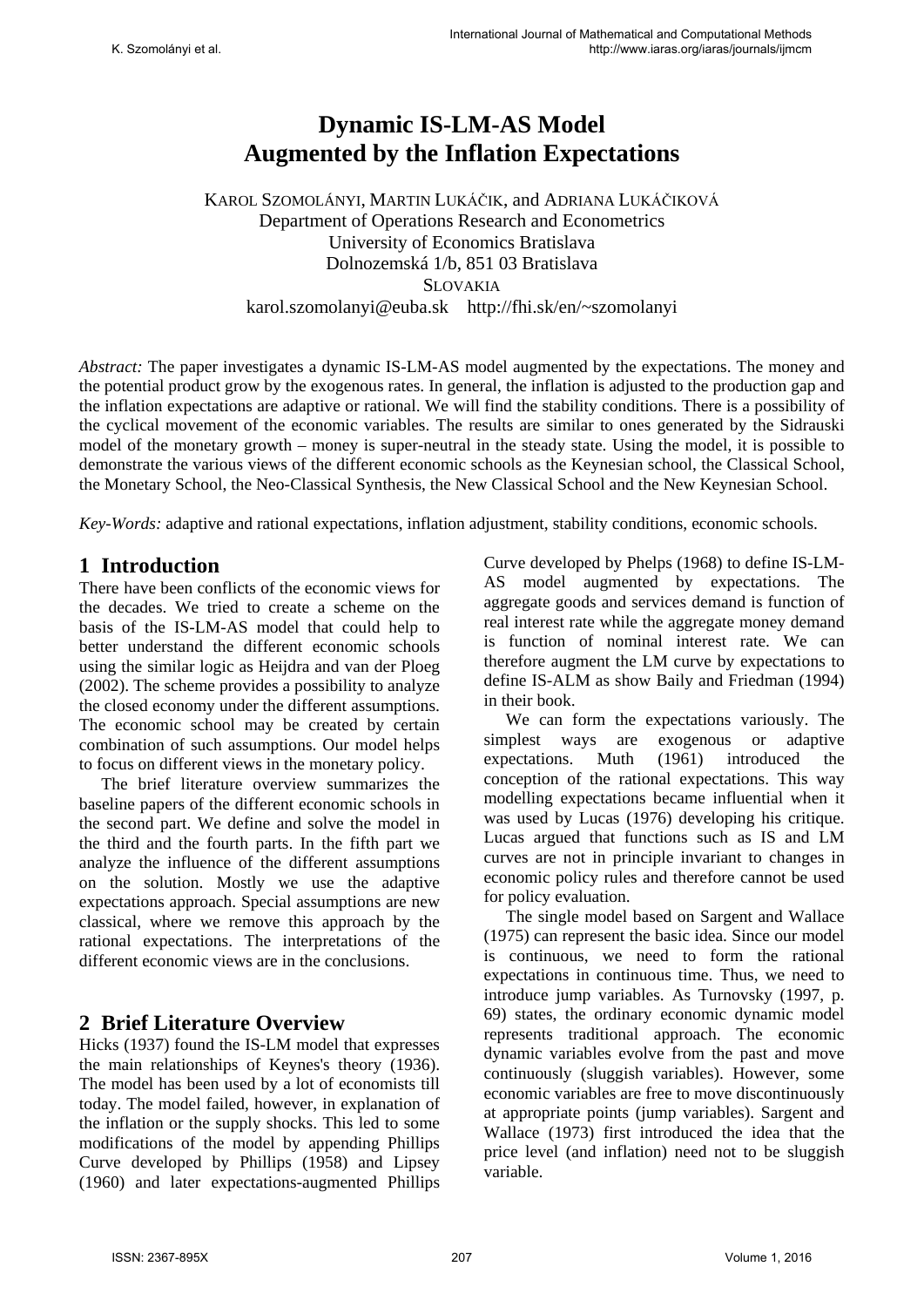Romer (2000) suggested the IS-MP model by removing the LM curve by the monetary policy rule according to the approach of Taylor (1993). Central banks can control the real interest rates and their movement depends on inflation and national income. Another modification comes from the efforts to add in the IS-LM model microfoundations that are in line with the New Classical School. An example of such modification made McCallum and Nelson (1999). The history and the evolution of the IS-LM model are in detail discussed in Vercelli (1999). Various dynamic IS-LM models are presented in books focused on economic dynamics as Shone (2003). The dynamics of the model is mostly given by market adjustment or expectations. Blanchard (1981) extended the IS-LM analysis to allow stock market behavior employing the Tobin-Blanchard model. Our model uses IS-LM relations, the Lucas aggregate supply (augmented Phillips Curve) and adaptive or rational expectations formulas.

# **3 Model**

Consider the model, all variables are in logarithm:

$$
m = p + l \left[ y(r), r + \pi^e \right] \tag{1}
$$

$$
\pi = \pi^e + \alpha \left[ y(r) - y^p \right] \tag{2}
$$

$$
\dot{\pi}^e = \beta \left(\pi - \pi^e\right) \tag{3}
$$

The relation (1) expresses the money market equilibrium. The real money supply,  $(m - p)$  has to equal to the money demand, *l*. The money demand is given by a continuous differentiable function of the real output and the nominal interest rate,  $r + \pi^e$ . The real output is given by a decreasing continuous differentiable IS function of the real interest rate, *r*. Nominal interest rate is sum of the real interest rate and the inflation expectations. To keep algebra simple, we assume that the elasticities are constant and we will denote the elasticity of the influence of the change of the real interest rate on the real output as  $y_r < 0$ , the elasticity of the influence of the change of the real output on the transaction money demand as  $l_v > 0$ , and the elasticity of the influence of the change of the nominal interest rate on the speculative money demand as  $l_r < 0$ .

The relation (2) expresses the Lucas aggregate supply (augmented Phillips Curve) with the parameter  $\alpha > 0$ . We denote the potential product as  $y^p$ . Finally, the equation (3) is the adaptive expectation formula with the parameter  $\beta > 0$ .

We assume that the real output and the real money stock grow by the constant rates *n*, and  $\mu$ :

$$
y^p = y_0^p + nt \tag{4}
$$

$$
m = m_0 + \mu t \tag{5}
$$

where  $y_0^p$ ,  $m_0 > 0$  are the constant initial values of the real output and real money stock and symbol *t* denotes the continuous time. We will refer the equations (4) and (5) as the real and the monetary growth. The relation between the inflation and the price level is given by:

$$
\pi = \dot{p} \tag{6}
$$

## **3.1 Real Growth**

Let us express the inflation expectations from the aggregate supply (2) and substitute the real growth  $(4)$ :

$$
\pi^e = \pi - \alpha \left[ y(r) - y_0^p - nt \right] \tag{7}
$$

Substituting of (7) and its first derivation by time to the adaptive expectations formula (3) we will get:

$$
\dot{\pi}-\alpha\big(\,y_r\dot{r}-n\big)=\beta\big\{\pi-\pi+\alpha\big[\,y\big(r\big)-y_0^{\,p}-nt\,\big]\big\}
$$

After modifications we will get the linear differential equation with constant coefficients expressing the dynamics caused by the real growth in the form:

$$
\dot{\pi} - \alpha y_r \dot{r} - \alpha \beta y \left( r \right) = -\alpha \left[ n + \beta \left( y_0^p + nt \right) \right] \tag{8}
$$

### **3.2 Monetary Growth**

Let us substitute the monetary growth  $(5)$  and inflation (6) into the money market relation (1) and express the inflation expectations in the form:

$$
\dot{\pi}^e = \frac{\mu - \pi - \left(l_y y_r + l_r\right) \dot{r}}{l_r} \tag{9}
$$

Substituting the inflation expectations (9) and its first derivation by time into the first derivation of the adaptive expectations (3) by time and multiplying by the speculative money demand elasticity  $l_r$ , we will get:

$$
-\dot{\pi} - (l_y y_r + l_r)\ddot{r} = \beta \left[l_r \dot{\pi} - \mu + \pi + (l_y y_r + l_r)\dot{r}\right]
$$

Rearranging terms we will get another linear differential equation with constant coefficients expressing the dynamics caused by the monetary growth in the form:

$$
-(1+\beta l_{r})\dot{\pi}-\beta\pi-(l_{y}y_{r}+l_{r})\ddot{r}-\beta(l_{y}y_{r}+l_{r})\dot{r}=-\beta\mu(10)
$$

# **4 Solution**

The equations (8) and (10) form the simultaneous system of the linear differential equations with the constant coefficients. We will solve the system by expressing the stability and the oscillatory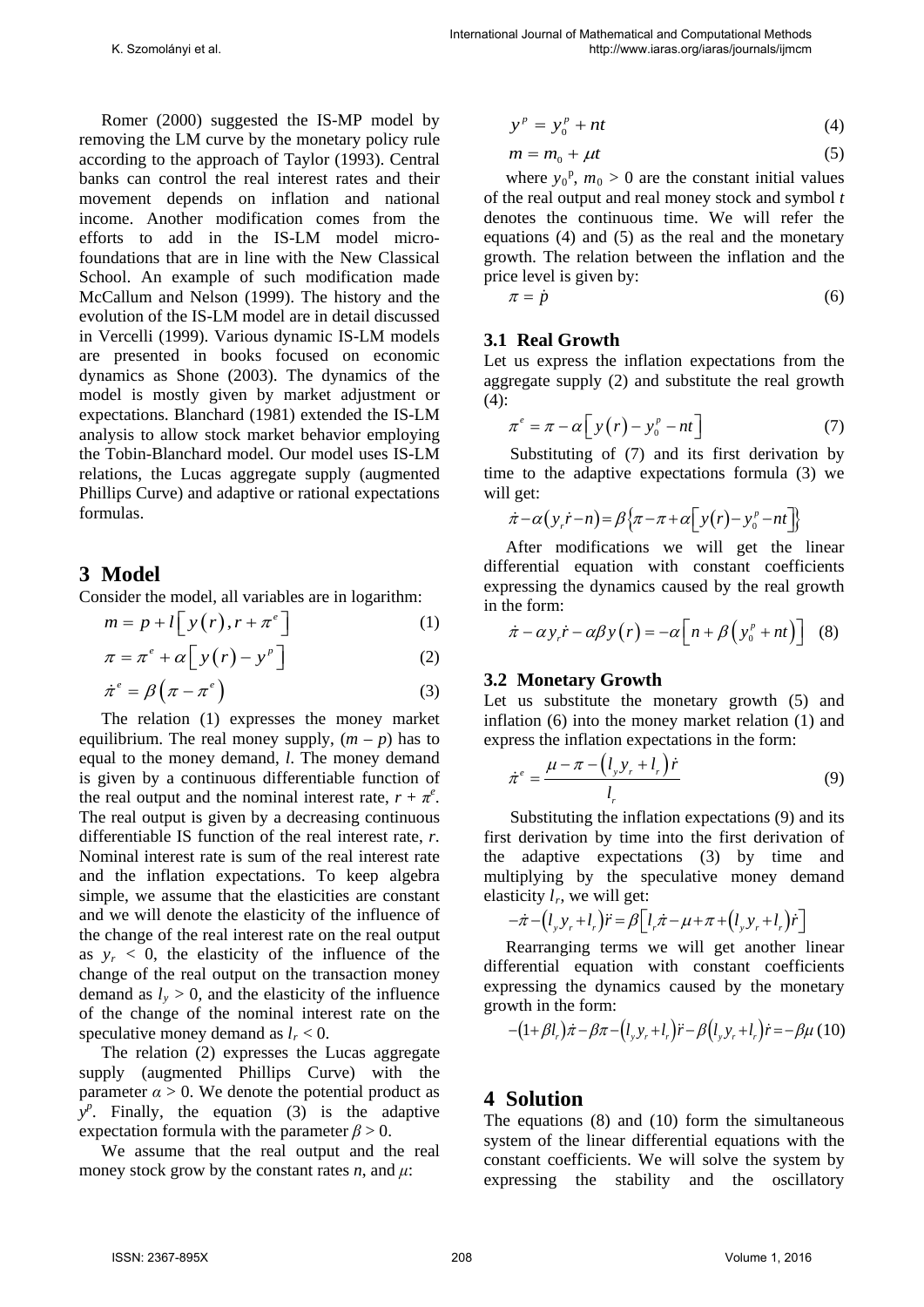conditions, and the steady state. In order to find the stability and oscillatory conditions we need to express the homogeneous system.

## **4.1 Homogenous System**

We can write the homogeneous system to the system  $(8)$  and  $(10)$  as:

$$
(1+\beta l_r)\dot{\pi} + \beta \pi + (l_y y_r + l_r)\ddot{r} + \beta (l_y y_r + l_r)\dot{r} = 0
$$

 $\ddot{\pi} - \alpha y \ddot{r} - \alpha \beta y \dot{r} = 0$ 

The solution of the homogeneous system is in the form:  $\pi = a_1 e^{\lambda t}$  and  $r = a_2 e^{\lambda t}$ , where  $a_1$  and  $a_2$  are non-zero constants. Substituting the solution into the homogeneous system we will get:

$$
(1 + \beta l_r) \lambda a_1 e^{\lambda t} + \beta a_1 e^{\lambda t} + (l_y y_r + l_r) \lambda^2 a_2 e^{\lambda t} +
$$

$$
+ \beta (l_y y_r + l_r) \lambda a_2 e^{\lambda t} = 0
$$

$$
\lambda^2 a_1 e^{\lambda t} - \alpha y_r \lambda^2 a_2 e^{\lambda t} - \alpha \beta y_r \lambda a_2 e^{\lambda t} = 0
$$

after modifications in the matrix form:

$$
\mathbf{A}\mathbf{a}e^{\lambda t} = \mathbf{0}
$$
 (11)

$$
\mathbf{A} = \begin{bmatrix} \lambda (1+\beta l_r) + \beta & \lambda (l_s y_r + l_r)(\lambda + \beta) \\ \lambda & -\alpha y_r(\lambda + \beta) \end{bmatrix} \mathbf{a} = \begin{pmatrix} a_1 \\ a_2 \end{pmatrix} \mathbf{0} = \begin{pmatrix} 0 \\ 0 \end{pmatrix}
$$

In general  $e^{\lambda t}$  is non-zero and so we can write the system (11) in the form:

$$
Aa = 0 \tag{12}
$$

The system (12) has a non-trivial solution (i.e.  $\mathbf{a} \neq \mathbf{0}$ ) if and only if:

$$
|\mathbf{A}| = 0 \tag{13}
$$

The equation (13) is the characteristic equation of the homogeneous system corresponding to the (8) and (10). We can rewrite it in the form:

$$
-(\lambda+\beta)\left[\left(l_{y}y_{r}+l_{r}\right)\lambda^{2}+\left(1+\beta l_{r}\right)\alpha y_{r}\lambda+\alpha\beta y_{r}\right]=0\tag{14}
$$

## **4.2 Stability Condition**

The general solution of the homogeneous system converges to zero if all roots of the characteristic equation (14) are negative. One of the roots of the characteristic equation (14) is  $\lambda_1 = -\beta < 0$ , the others we can get by putting the term in the square brackets of the (14) equal to zero and solving for  $\lambda$ . Since  $l_v v_r$  $+ l_r < 0$  and  $\alpha \beta y_r < 0$ , applying the Descarte's theorem, the stability condition is:

$$
\beta < -\frac{1}{l_r} \tag{15}
$$

The system is therefore stable, if the adaptive expectations parameter is less than the negative inverted value of the speculative money demand elasticity.

## **4.3 Oscillatory Movement**

Both the inflation and the real interest rate oscillate if there are complex conjugate roots of the characteristic equation (14). One of the root of the characteristic equation (14) is real  $\lambda_1 = -\beta < 0$ , the others we can get by putting the term in the square brackets of (14). The roots are complex conjugate if and only if the discriminant of this equation is negative:

$$
\left[\left(1+\beta l_r\right)\alpha y_r\right]^2 - 4\left(l_y y_r + l_r\right)\alpha \beta y_r < 0\tag{16}
$$

Solving the inequality (16), if  $\alpha > 0$ , we will get the oscillatory conditions in the form:

$$
\left[\alpha < \frac{4(l_y y_r + l_r)\beta}{\left(1 + \beta l_r\right)^2 y_r} \wedge \beta \neq -\frac{1}{l_r}\right] \vee \left(\beta = -\frac{1}{l_r}\right) \quad (17)
$$

Note that if  $\beta = -1/l_r$ , the system oscillates with constant amplitudes.

## **4.4 Steady State**

We define the steady state by the condition:

 $\dot{\pi}^{e,SS} = 0$  (18) The index *SS* denotes the equilibrium value of the variable. Substituting the steady state condition

(18) into the adaptive expectations formula (3) we will get the perfect expectations condition:

$$
\pi^{SS} = \pi^{e,SS} \tag{19}
$$

It follows from (18) and (19) that both the steady state inflation and its expectations do not vary. Combining the steady state, perfect expectations (19), Lucas aggregate supply (2) and the real growth (4) we will get the condition:

$$
y^{SS} = y^{p,SS} = y_0^p + nt \tag{20}
$$

The real output equals to the potential product, or  $\dot{y}^{ss} = n$ , the real output grows by the real rate *n* in the steady state. The real output in the steady state influences the real interest rate according to the negative sloped IS curve  $\dot{y}^{ss} = y_r \dot{r}^{ss}$ . We will get the real interest rate movement in the steady state by substituting the real growth into the IS curve:

$$
\dot{r}^{ss} = \frac{n}{y_r} \tag{21}
$$

The real interest rate decreases as real output grows in the steady state. The nominal interest rate decreases as well as real:

$$
\dot{r}^{SS} + \dot{\pi}^{e,SS} = \frac{n}{y_r} \tag{22}
$$

as inflation expectations are constant in the steady state.

Relations (18), (19), (20) (or  $\dot{y}^{ss} = n$ ), (21) and (22) express the steady state solution of the system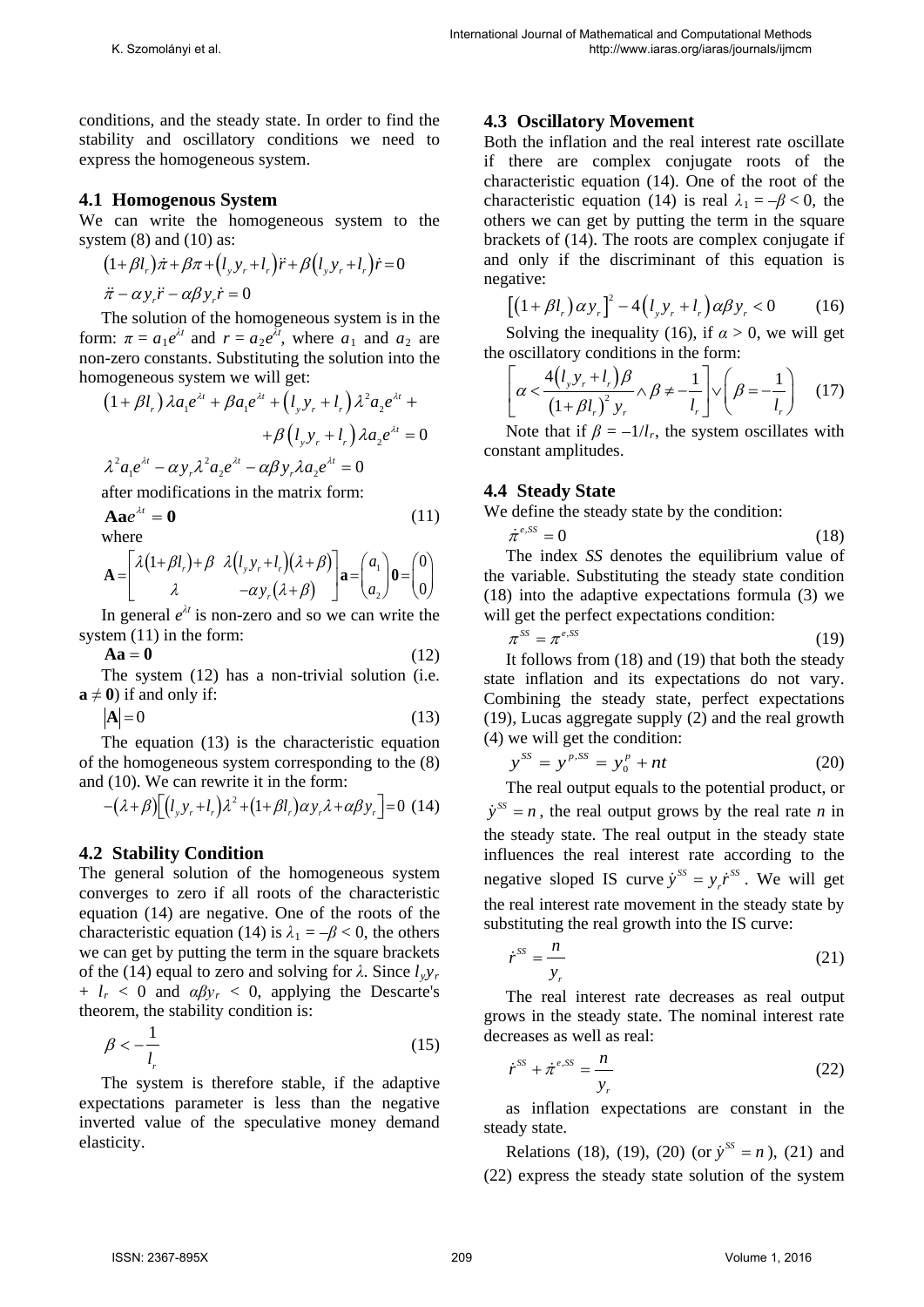(8) and (10). We can get the same solution by substituting of the conditions  $\ddot{\pi} = \dot{\pi} = \ddot{r} = 0$  into the system (8) (its first derivation by time) and (10). It is clear from the steady state solution (20), (21) and (22) that the money super-neutrality theorem holds. The real variables are in the steady state independent on the monetary growth. The hypothesis of the super-neutrality of money presented Walsh (2003) using Sidrauski (1967) model.

# **5 Sensitivity Analysis**

Modifying some assumptions, our model can serve as a demonstration of the different economic schools in the similar fashion as Heijdra and Ploeg (2002, sect. 1.3) provide, using the static IS-LM model. In this part we express the influence of changing some assumptions on the steady state, stability and oscillations. We focus on the most controversial prerequisites as the price elasticity, expectations and the speculative money demand.

### **5.1 Prices of the Goods and Services**

If the aggregate supply parameter vanish,  $\alpha = 0$ , we assume that inflation is constant. It is clear from the relation (8) that  $\dot{\pi} = 0$ . The system dynamics is then caused only by the monetary growth. If we substitute this condition into (10), we will get the linear first order differential equation with the constant coefficients expressing the dynamics given by the monetary growth:

$$
\ddot{r} + \beta \dot{r} = \frac{\beta}{l_y y_r + l_r} \left( \mu - \pi \right) \tag{23}
$$

The solution of the equation  $(23)$  is:

$$
\dot{r} = (\dot{r}_0 - \dot{r}^{SS})e^{-\beta t} + \dot{r}^{SS}
$$
 (24)

The inferior index 0 denotes the initial value and superior *SS* denotes the steady state value of the variable. The steady state is given by:

$$
\dot{r}^{ss} = \frac{\mu - \pi}{l_y y_r + l_r} \tag{25}
$$

We can express the movement of the real output by substituting the steady state (25) into the IS curve:

$$
\dot{y} = y_r (\dot{r}_0 - \dot{r}^{SS}) e^{-\beta t} + y_r \dot{r}^{SS}
$$
 (26)

The steady state movement of the real output is:

$$
\dot{y}^{ss} = \frac{y_r}{l_y y_r + l_r} (\mu - \pi) \tag{27}
$$

We can express the *sustainable monetary rule* by substituting the real growth rate *n* by the steady state output growth into the left side of the relation (27) and expressing the monetary growth rate:

$$
\mu = \frac{\left(l_y y_r + l_r\right)n}{y_r} + \pi \tag{28}
$$

The expression (28) represents the monetary growth rule that a central banker should keep to sustain the real output growth with rate *n*. If we substitute the rule (28) into the relation (25) we will get the sustainable monetary rule in respect of the real interest rate which corresponds to Taylor's (1993) approach. The Taylor rule coincides with the movement of the real interest rate in the steady state (21).

On the contrary, if the prices of the goods and services are perfectly elastic, the aggregate supply parameter is very high,  $\alpha \rightarrow \infty$ . If  $\beta \neq -1/l_r$ , it is clear from (17), that system moves monotonically.

### **5.2 Expectations**

If households do not vary their expectations,  $\beta = 0$ . Substituting the constant expectations condition into the relation of the dynamics caused by the real growth (8) we will get:

$$
\dot{\pi} - \alpha y_r \dot{r} = -\alpha n \tag{29}
$$

Substituting the condition of the constant expectations into the adaptive expectations formula (3) we will get,  $\dot{\pi}^e = 0$ . Substituting (29) into the first derivation of the money market relation (1) by time we will get:

$$
\pi + \left(l_y y_r + l_r\right) \dot{r} = \mu \tag{30}
$$

The equation (30) is not differential; if households do not vary their expectations, the monetary growth causes no dynamics. Expressing the change of the real interest rate from the relation (30) and its substituting into the (29), we will get the linear first order differential equation with the constant coefficients expressing the dynamics of the inflation caused by the real growth:

$$
\dot{\pi} + \frac{\alpha y_r}{l_y y_r + l_r} \pi = -\frac{\alpha \left[ y_r \mu - \left( l_y y_r + l_r \right) n \right]}{l_y y_r + l_r} \tag{31}
$$

The solution of the equation  $(31)$  is:

$$
\pi = (\pi_0 - \pi^{ss}) e^{-\frac{\alpha y_r}{l_{y y_r + l_r}}} + \pi^{ss}
$$
 (32)

and the steady state inflation rate is:

$$
\pi^{SS} = \frac{(l_y y_r + l_r)}{y_r} n - \mu \tag{33}
$$

Substituting the relations (33) and (4) into the aggregate supply (2) we will get the steady state output level: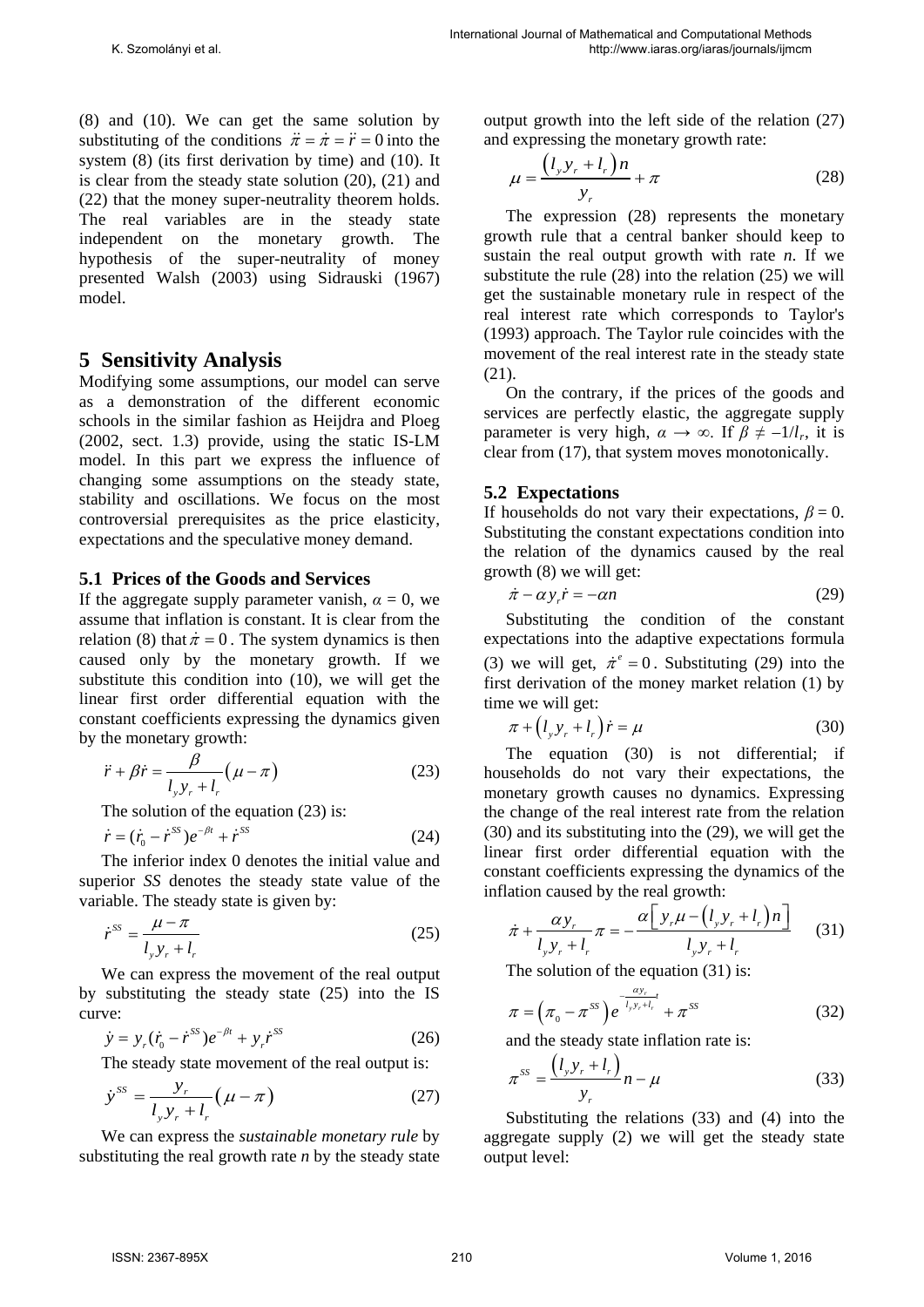$$
y^{SS} = \frac{(l_y y_r + l_r) n - y_r \mu - y_r \pi^e + \alpha y_r (y_0^p + nt)}{y_r \alpha}
$$
 (34)

Applying the first derivation of the (34) by time we will get the real output grows by rate *n*,  $\dot{y}^{ss} = n$ which coincides with the steady state defined in the previous part.

On the contrary, if we assume the *perfect expectations*,  $\beta \rightarrow \infty$ , the stability condition (15) holds only if  $l_r = 0$ ; the oscillatory condition (17) in general does not hold. We can form the perfect expectations case by removing adaptive expectations formula (3) by:

$$
\pi^e = \pi \tag{35}
$$

Substituting perfect expectations (35) into the Phillips Curve, (2) we see that under perfect expectations hypothesis, the output equals to the potential output:

$$
y(r) = yp
$$
 (36)  
Respectively:

$$
y_r \dot{r} = n \tag{37}
$$

By expressing the change of the real interest rate from the (37) and expected inflation rate from the (35), and by substituting them into the first derivative of the money market relation (1) we reduce the model to the Cagan (1956) model of hyperinflation with perfect expectations:

$$
\dot{\pi} + \frac{1}{l_r} \pi = \frac{\mu}{l_r} - \frac{(l_y y_r + l_r) n}{l_r y_r}
$$
(38)

The steady state is unstable:

$$
\pi^{SS} = \mu - \frac{l_y y_r + l_r}{y_r} n \tag{39}
$$

To form the *rational expectations* we consider the price level to be *jump variable* following Sargent and Wallace (1973). We follow the logic of Turnovsky (1997, sect. 3.4).

Consider equation of the Cagan model (38), which we rewrite in the form:

$$
\dot{\pi}(t) + \frac{1}{l_r} \pi(t) = \frac{\mu(t)}{l_r} - \frac{(l_y y_r + l_r) n(t)}{l_r y_r}
$$
(40)

We relax the assumption of constant monetary and real growth and consider that both  $\mu(t)$  and  $n(t)$ are generic functions of time for now. Using the calculus of variation procedure (Gandolfo; 1997, sect. 12.2.6) the general solution of  $(40)$  is:

$$
\pi(t) = Ae^{-\frac{1}{l_r}t} + \frac{1}{l_r}e^{-\frac{1}{l_r}t}\int_{0}^{t} \mu(s)e^{\frac{1}{l_r}s}dt - \frac{(l_y y_r + l_r)}{l_r y_r}e^{-\frac{1}{l_r}s}\int_{0}^{t} n(s)e^{\frac{1}{l_r}s}ds
$$
\n(41)

Sargent and Wallace suggested determining the arbitrary constant *A* by a terminal condition at  $t \rightarrow \infty$ . Let the temporary condition be:

$$
\lim_{t \to \infty} \pi(t) = 0 \tag{42}
$$

Using this information, we determine the arbitrary constant as:

$$
A = \frac{(l_{y}y_{r} + l_{r})}{l_{r}y_{r}} \int_{0}^{\infty} n(s) e^{\frac{1}{l_{r}}s} dt - \frac{1}{l_{r}} \int_{0}^{\infty} \mu(s) e^{\frac{1}{l_{r}}s} ds
$$

Substituting this value for *A* into (41) yields the solution:

$$
\pi(t) = \frac{\left(l_y y_r + l_r\right)}{l_r y_r} e^{-\frac{1}{l_r}t} \int_{t}^{\infty} n(s) e^{\frac{1}{l_r}s} ds - \frac{1}{l_r} e^{-\frac{1}{l_r}t} \int_{t}^{\infty} \mu(s) e^{\frac{1}{l_r}s} ds \tag{43}
$$

The crucial thing to observe is that this solution for the current inflation rate is entirely *forward looking*. Substituting constant values for monetary and real growth:  $\mu(t) = \mu$  and  $n(t) = n$  which formally means that agents correctly (rationally) forecast constant real and monetary growth we obtain the solution in the form:

$$
\pi = \mu - \frac{\left(l_y y_r + l_r\right)}{y_r} n \tag{44}
$$

The solution coincides with the steady state (39).

### **5.3 Speculative Money Demand**

The dynamics of the system is under assumption of  $l_r = 0$  given only by the real growth. We can express it from the second order differential equation with the constant coefficients (8). If  $l_r = 0$ , we interpret the money market relation (1) as the quantitative theory of the money with constant money velocity,  $l<sub>v</sub>$ . Let us express from the quantitative theory of the money the first and the second order derivations of the real production by time and substitute them into the first derivation of the dynamics caused by the real growth (8):

$$
\ddot{\pi} + \frac{\alpha}{l_y} \dot{\pi} + \frac{\alpha \beta}{l_y} \pi = \alpha \beta \left( \frac{\mu}{l_y} - n \right)
$$
 (45)

The equation (45) is second order linear differential with constant coefficients. The discriminant of its characteristic equation is negative if  $\alpha < 4\beta l_v$ . This inequality coincides with the oscillatory condition (17) with  $l_r = 0$ . All coefficients of the characteristic equation are positive – the system is stable. This outcome coincides with the stability condition (15) with  $l_r \rightarrow 0$ . The particular solution of the equation (35) is the steady state  $\pi^{SS} = \mu - l_y n$ , and coincides with the solution (39) with  $l_r = 0$ .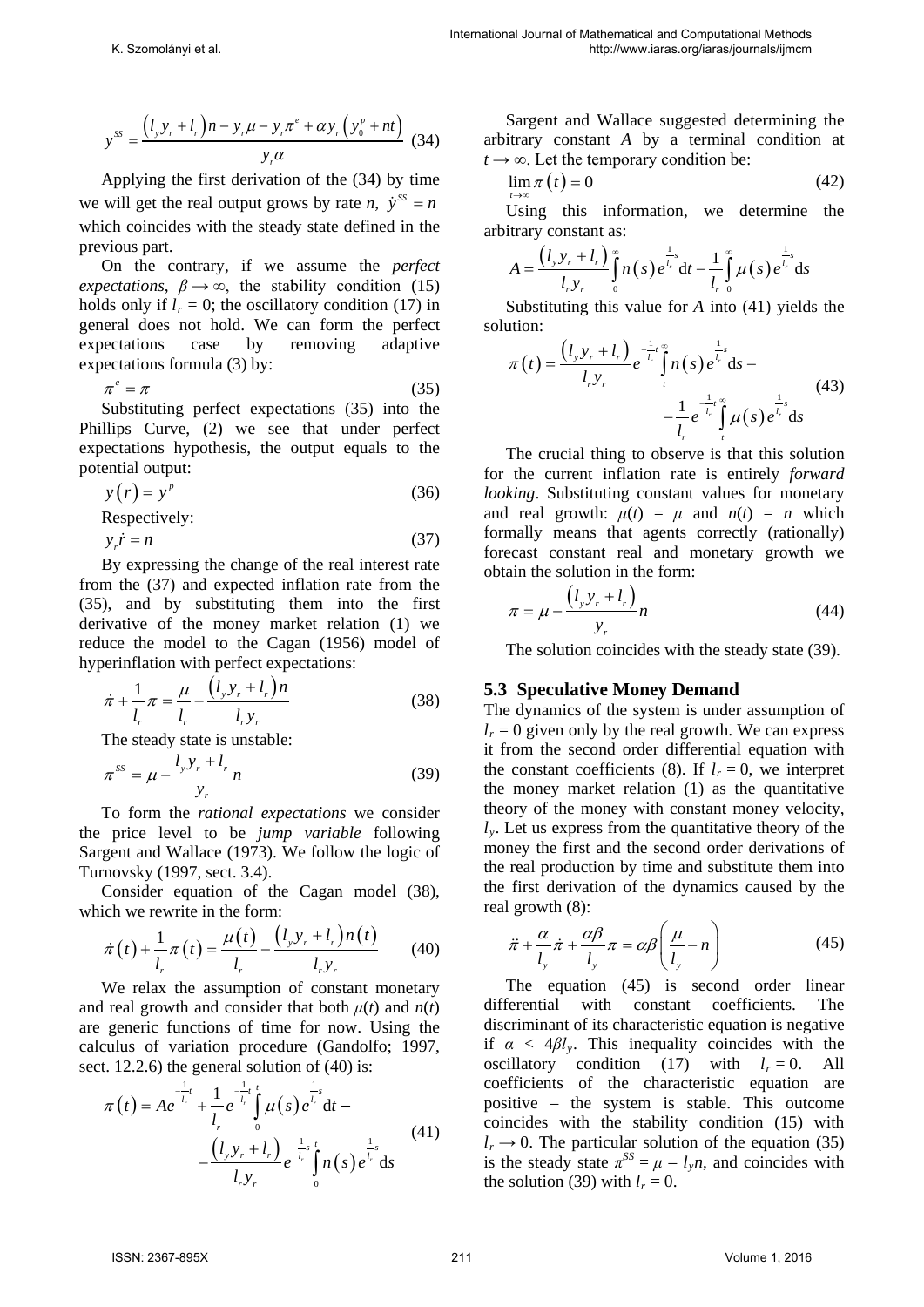If  $l_r \rightarrow -\infty$ , the stability condition (15) does not hold and the oscillatory condition (17) in general does not hold.

# **6 Conclusion**

We demonstrated the model of the closed economy. The model with all its assumption represents the Neo-Classical Synthesis. It follows from the stability condition of our model (15) that the system needs not to be stable. If the oscillatory condition (17) holds, the dynamics of the system given by the real and the monetary growth causes cyclical movement of the economic variables. The unique steady state states that monetary policy has no longrun influence on the real economy in line with the money super-neutrality theorem. Such outcome corresponds to the New Classical Economic School. In the short run, however, it is possible to affect the real variables by the monetary policy. The short run aspect of the monetary policy is the subject of the Keynesian and New Keynesian Economic School.

If we relax or modify any assumption, we will demonstrate the different economic views. It follows from the solution of the equation (23) that if we assume constant inflation, the system monotonically converges towards the steady state. The stability condition (15) holds and the oscillatory condition (17) does not hold, since  $\alpha = 0$ . The system converges faster the higher is the value of the adaptive expectation parameter *β*. It follows from the relations (25) and (27) that the real interest rate and real output movements depend on the difference of the monetary growth and the inflation. If the monetary growth exceeds (is less than) the inflation, the real interest rate increases (decreases). The money super-neutrality hypothesis does not hold, since monetary growth affects the real output and the interest rate change. The constant inflation hypothesis is in line with New Keynesian School.

The solution of the equation (31) demonstrates that if population does not vary its expectations the system converges monotonically towards the steady state. The stability condition (15) holds and the oscillatory condition (17) does not hold, since  $\beta = 0$ . Both the aggregate supply parameter  $\alpha$  and the elasticity  $l_v v_r + l_r$ , affect positively the convergence speed. On the contrary, the elasticity  $y_r$  affects the convergence speed negatively. The influence of the inflation caused by an unexpected monetary intervention in the steady state demonstrates the relation (34). The monetary growth affects positively the real output, since the expectations are constant. This statement is crucial in the timeconsistency theory of Kydland and Prescott (1977) or Barro and Gordon (1983). The monetary authority has an incentive to unexpectedly increase the inflation. However as the private sector disposes with the perfect information, it knows the problem of a central banker and correctly expects the inflation. The outcome is higher inflation with the constant output on the potential production level. If the monetary growth was non-linear, the first derivation of the money according to the time would not be constant  $(\mu)$ , but it would be a function of the time. In general the first derivation of the term (34) would depend on the monetary policy parameters. The money super-neutrality hypothesis therefore does not hold by the constant expectations assumption.

We form the continuous rational expectations hypothesis by assuming both perfect expectations (35) and terminal condition (42). Turnovsky (1997, p. 70) provides two rationales that may be given for imposing the terminal condition. First, it seems reasonable to suppose that the kind of time paths for monetary growth observed in practice is unlikely to lead an exploding price level. Second, the transversality conditions at infinity are derived from optimizing models. The solution (43) is entirely *forward looking*. The inflation at any time *t* depends upon the discounted future monetary and real growth. Implicit in the solution (43) is the assumption that economic agents know time path for future growths. Using the solution (43) one can demonstrate different monetary and real disturbances in similar way as Turnovsky (1997, p. 71-76) does. In our case (constant monetary and real growth), (44), change in any growth rate leads to immediate change in the inflation rate. The inflation jumps instantaneously to its steady-state level and there are no transitional dynamics. The superneutrality of the money hypothesis holds.

If we assume the constant inflation,  $\alpha = 0$ , and the constant expectations,  $\beta = 0$ , the model is static IS-ALM augmented by the expectations. If we assume, moreover,  $\pi^e = 0$ , the model is ordinary Hicks IS-LM. The solution of both models is generally known.

The Classical and the Monetarist Economic School come from the quantitative theory of the money. We can specify the Classical School by the conditions,  $l_r = 0$ ,  $\alpha \rightarrow \infty$  and  $\beta \rightarrow \infty$ . If we remove in our model the conditions  $\alpha \rightarrow \infty$  and  $\beta \rightarrow \infty$  by the conditions  $y = y^p$  and  $\pi = \pi^e$ , we would be able to explain the Classical School by the static IS-LM model in the sense of Heijdra of Ploeg (2002). We can demonstrate the Keynesian School using the liquidity trap example by Modigliani (1944). If the interest rate is too low, the speculative demand is